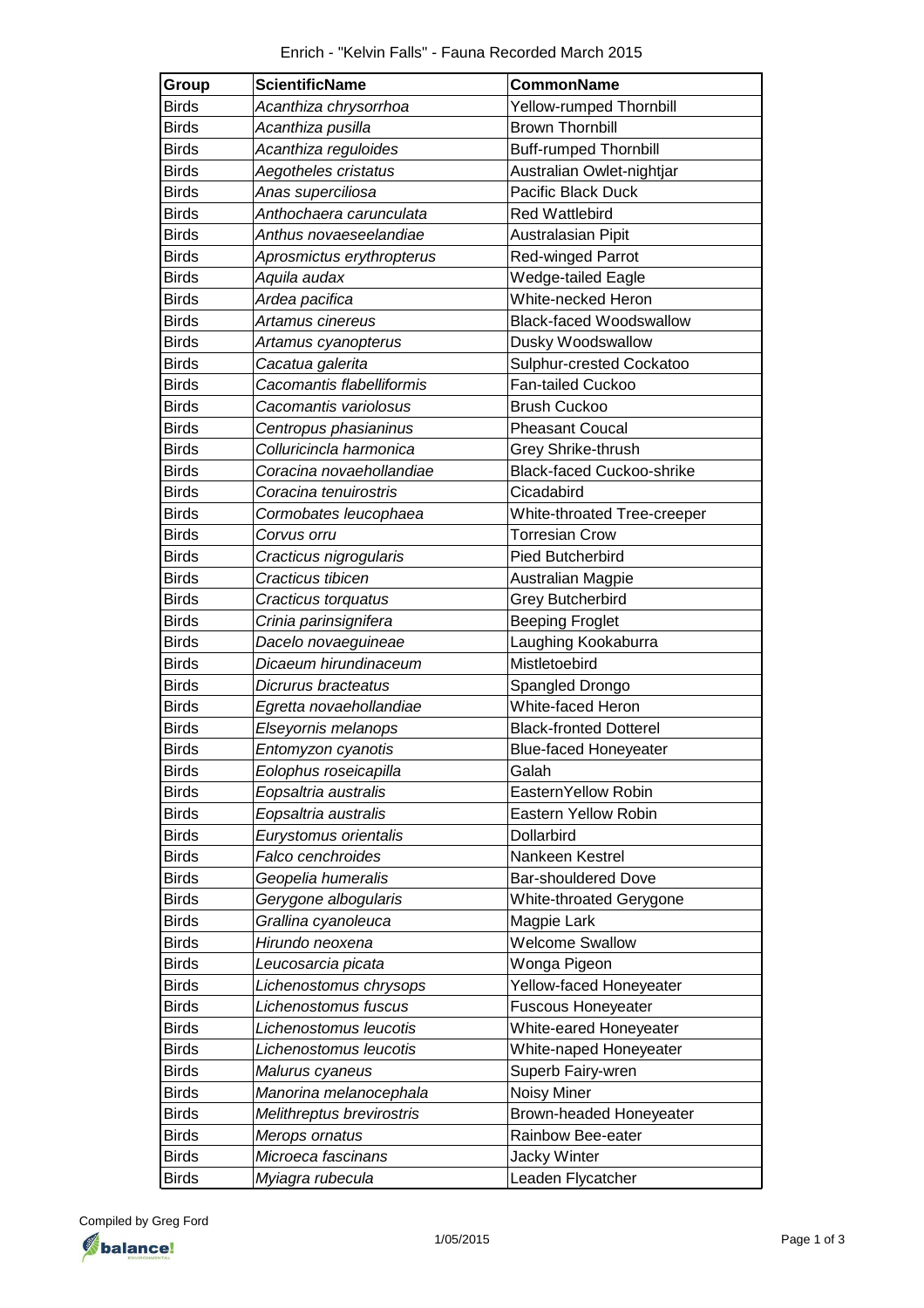| Group        | <b>ScientificName</b>          | CommonName                       |
|--------------|--------------------------------|----------------------------------|
| <b>Birds</b> | Myzomela sanguinolenta         | Scarlet Honeyeater               |
| <b>Birds</b> | Neochmia temporalis            | Red-browed Finch                 |
| <b>Birds</b> | Ninox novaeseelandiae          | Southern Boobook                 |
| <b>Birds</b> | Ocyphaps lophotes              | <b>Crested Pigeon</b>            |
| <b>Birds</b> | Oriolus sagittatus             | Olive-backed Oriole              |
| <b>Birds</b> | Pachycephala rufiventris       | <b>Rufous Whistler</b>           |
| <b>Birds</b> | Pardalotus punctatus           | <b>Spotted Pardalote</b>         |
| <b>Birds</b> | Pardalotus striatus            | <b>Striated Pardalote</b>        |
| <b>Birds</b> | Phaps chalcoptera              | <b>Common Bronzewing</b>         |
| <b>Birds</b> | Philemon corniculatus          | Noisy Friarbird                  |
| <b>Birds</b> | Platycercus elegans            | Crimson Rosella                  |
| <b>Birds</b> | Platycercus eximius            | Eastern Rosella                  |
| <b>Birds</b> | Plectorhyncha lanceolata       | <b>Striped Honeyeater</b>        |
| <b>Birds</b> | Podargus strigoides            | Tawny Frogmouth                  |
| <b>Birds</b> | Psephotus haematonotus         | Red-rumped Parrot                |
| <b>Birds</b> | Psophodes olivaceus            | Eastern Whipbird                 |
| <b>Birds</b> | Pyrrholaemus sagittatus        | <b>Speckled Warbler</b>          |
| <b>Birds</b> | Rhipidura albiscapa            | <b>Grey Fantail</b>              |
| <b>Birds</b> | Rhipidura leucophrys           | Willie Wagtail                   |
| <b>Birds</b> | Sericornis frontalis           | White-browed scrubwren           |
| <b>Birds</b> | Strepera graculina             | <b>Pied Currawong</b>            |
| <b>Birds</b> | Sturnus tristis                | Common Myna                      |
| <b>Birds</b> | Taeniopygia bichenovii         | Double-barred Finch              |
| <b>Birds</b> | Trichoglossus chlorolepidotus  | Scaly-breasted Lorikeet          |
| <b>Birds</b> | Trichoglossus moluccanus       | Rainbow Lorikeet                 |
| <b>Birds</b> | Vanellus miles                 | <b>Masked Lapwing</b>            |
| Birds        | Zosterops lateralis            | Silvereye                        |
| Frogs        | Limnodynastes dumerilii        | Southern Banjo Frog              |
| Frogs        | Limnodynastes tasmaniensis     | Spotted marsh-frog               |
| Frogs        | Litoria chloris                | Red-eyed Tree-frog               |
| Frogs        | Litoria wilcoxi                | <b>Stoney Creek Frog</b>         |
| Frogs        | Platyplectrum ornatum          | <b>Ornate Burrowing Frog</b>     |
| Frogs        | Pseudophryne bibronii          | <b>Bibron's Toadlet</b>          |
| Frogs        | Pseudophryne major             | Large Toadlet                    |
| Frogs        | Uperoleia rugosa               | Chubby Gungan                    |
| Mammals      | Austronomus australis          | White-striped Free-tailed Bat    |
| Mammals      | Chalinolobus gouldii           | <b>Gould's Wattled Bat</b>       |
| Mammals      | Macropus parryi                | Whiptail Wallaby                 |
| Mammals      | Macropus robustus              | Wallaroo                         |
| Mammals      | Macropus rufogriseus           | Red-necked Wallaby               |
| Mammals      | Miniopterus australis          | Little Bentwing Bat              |
| Mammals      | Miniopterus orianae oceanensis | <b>Eastern Bentwing Bat</b>      |
| Mammals      | Nyctophilus species            | Unknown Long-eared Bat           |
| Mammals      | Rhinolophus megaphyllus        | Eastern Horseshoe Bat            |
| Mammals      | Saccolaimus flaviventris       | Yellow-bellied Sheath-tailed Bat |
| Mammals      | Scotorepens greyii             | Little Broad-nosed Bat           |
| Mammals      | Tachyglossus aculeatus         | Echidna                          |
| Mammals      | Trichosurus vulpecula          | Common Brushtail Possum          |
| Mammals      | Vespadelus vulturnus           | Little Forest Bat                |
| Reptiles     | Antaresia maculosa             | Spotted Python                   |
| Reptiles     | Cacophis harriettae            | <b>White-crowned Snake</b>       |